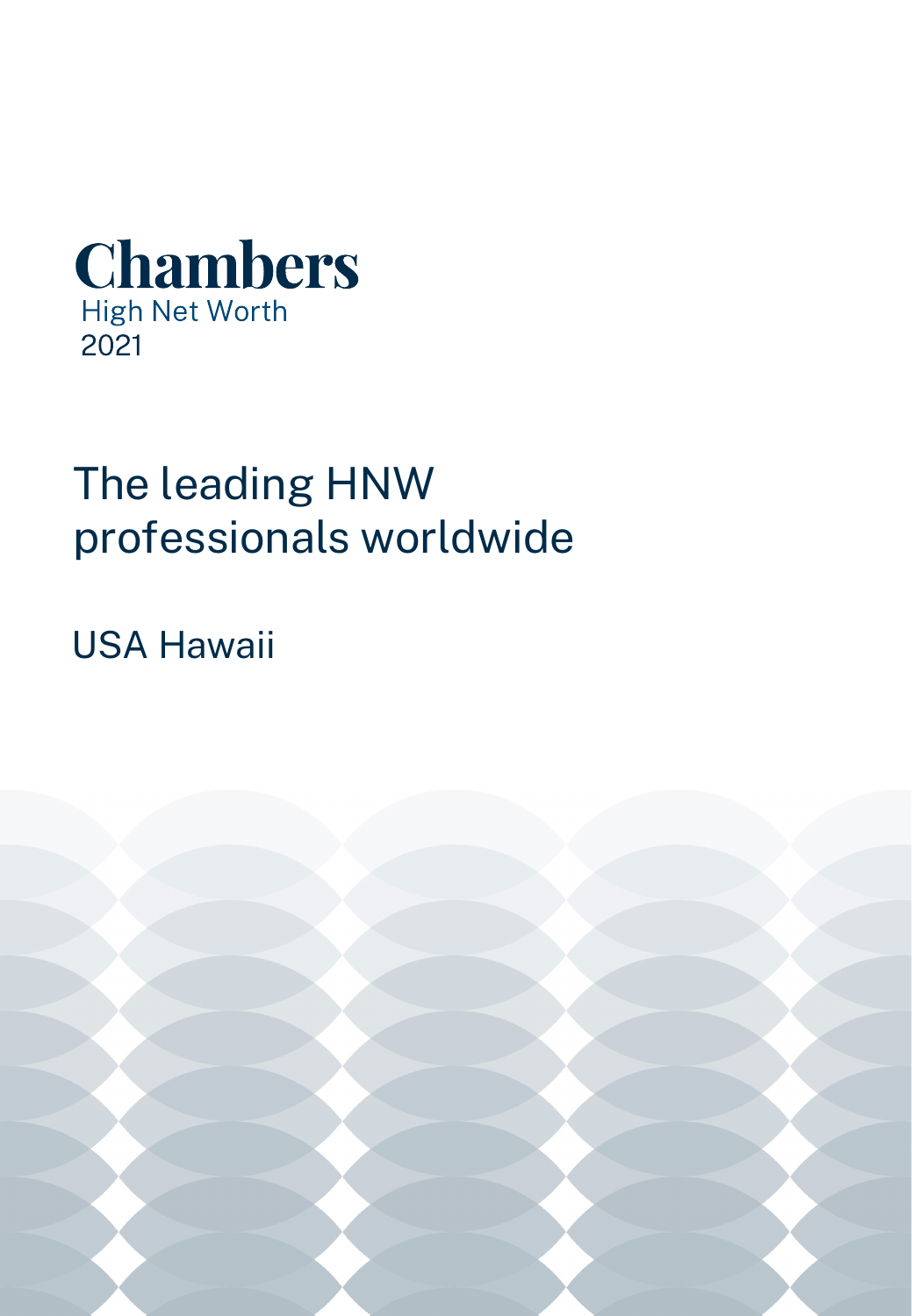#### **How lawyers are ranked**

Every year we carry out thousands of in-depth ability, professional conduct, client service, interviews with clients in order to assess the commercial awareness/astuteness, diligence, reputations and expertise of business lawyers commitment, and other qualities most valued [Accountants & Tax Advisers p.642](#page-3-0) worldwide. The qualities we look for (and which by the client. determine rankings) include technical legal

#### **Contents:**

Private Wealth Law p.640 [Family/Matrimonial p.641](#page-2-0) [Private Banks p.642](#page-3-0) [Wealth Managers p.642](#page-3-0)

## **Private Wealth Law**

| <b>Private Wealth Law</b>                                    |
|--------------------------------------------------------------|
| <b>Hawaii</b>                                                |
| <b>Leading Firms</b>                                         |
| <b>Band1</b>                                                 |
| <b>Cades Schutte LLP</b>                                     |
| <b>Goodsill Anderson Quinn &amp; Stifel LLP</b>              |
| <b>Band 2</b>                                                |
| <b>Carlsmith Ball LLP</b>                                    |
| <b>Starn O'Toole Marcus &amp; Fisher</b>                     |
| <b>Leading Individuals</b>                                   |
| <b>Band1</b>                                                 |
| Griswold Rhonda Cades Schutte LLP                            |
| Lee Judy Yuriko Goodsill Anderson Ouinn & Stifel             |
| Okada Ray Goodsill Anderson Quinn & Stifel LLP               |
| <b>Smith Douglas C.</b> Damon Key Leong A (ORL) $\diamond$   |
| Taylor Carroll S Taylor, Leong & Chee (ORL) ♦                |
| <b>Band 2</b>                                                |
| <b>Brown Trevor A. Starn O'Toole Marcus &amp; Fisher</b>     |
| Grimes Joanne Lo Carlsmith Ball LLP                          |
| Makuakane Scott Est8Planning Counsel (ORL) $\diamond$        |
| Miyasaki Joy Carlsmith Ball LLP                              |
| Oda Harry Carlsmith Ball LLP                                 |
| Young Eric S.T The Law Offices of Eric S.T. (ORL) $\diamond$ |
| <b>Up-and-coming individuals</b>                             |
| <b>Shelverton Summer Cades Schutte LLP</b>                   |
| <b>Vermillion Daniel C. Cades Schutte LLP</b>                |
| $\Diamond$ (ORL) = Other Ranked Lawyer.                      |
| Alphabetical within each band. Band 1 is highest.            |
|                                                              |

### **Band 1**

#### **Cades Schutte LLP**

Cades Schutte is *"extremely well respected,"* according to a local interviewee, who also notes that the firm has a *"longstanding repu-job translating complex legal, financial and tax tation going back many years."*

client service provided by Cades Schutte's *and tax planning processes."* Another says: *"I*  attorneys, as well as their technical skills. *"The various attorneys work well together and and I can honestly say Dan has been the easseem to communicate with each other seam-iest and most enjoyable to work with. He has a lessly. They are professional, thorough in their relaxed style that immediately puts you at ease. work, prepared for meetings and pretty quick He makes everything seem simple and guides to respond to requests,"* explains a source. *you through a process one step at a time."*

*has to be one of the best in Hawaii for problem*  **LLP** *rate matters."*

#### **Notable practitioners**

**Rhonda Griswold** is *"professional, warm, easy to talk to and able to communicate complex trust issues in an understanding way,"* states an interviewee, adding: *"She is known throughout the community and by other high wealth families as one of the best in the city."*  Another source describes Griswold as *"easy to work with"* and says that she *"gets con*advising wealthy clients on estate and busiacknowledged expert on contentious trusts and estates matters.

and related disputes. She also assists inter-known for his expertise in fiduciary disputes. national clients interested in investing in the USA. *"Summer is very good. All of my interactions with her have been very positive,"* says an **Band 2** interviewee, who also describes her as *"very professional and responsive."* 

Sources are particularly impressed with the *well informed and in control of relevant estate*  skills. *"Dan is extremely knowledgeable and professional, but is also very personable,"* observes a source, adding: *"Dan does a great concepts for the layman such that clients feel have worked with many lawyers over the years*  **Joanne Lo Grimes** is *"prominent in the com-*

### Another commentator says: *"This law firm*  **Goodsill Anderson Quinn & Stifel**

*solving and good advice in personal and corpo-*Goodsill Anderson Quinn & Stifel has an excellent reputation for guiding wealthy individuals and families through complex trust and estate planning matters.

> *"They have a high reputation in the community,"*  says a local attorney, adding: *"Besides their client work, they do civic and community work; they are active in the estate and trust area of the Bar in terms of continuing legal education."*

#### **Notable practitioners**

*cepts and ideas and legal issues conveyed to*  estate planning and administration matters. *"I non-lawyers very well."* Her work includes *think Judy is well versed in all sorts of estate*  ness succession planning, but she is also an *easy to deal with,"* says a fellow attorney, who **Judy Yuriko Lee** assists clients with trust and *and tax matters. She's a really nice person and*  adds: *"She is definitely very smart and knows her stuff."* 

**Summer Shelverton** is *"an up-and-coming top*  **Ray Okada** is *"as good as anybody in this trust and estate attorney in Hawaii,"* according *practice,"* says a US-based attorney. His to a market commentator. She advises on work includes estate and trust planning and trust and estate planning and administration administration, but Okada is particularly well

#### **Carlsmith Ball LLP**

**Daniel Vermillion** handles trust and estate Full-service firm Carlsmith Ball handles a planning, and is particularly well known wide range of tax, trust and estate matters among interviewees for his client-handling for wealthy clients, including planning and administration, business successions and charitable giving strategies.

> *"I know the Carlsmith firm well,"* says a source, adding: *"I know that traditionally it represented trusts and estates, and people with large trusts."*

#### **Notable practitioners**

*munity,"* says a local attorney. She regularly advises tax-exempt entities and trusts on governance matters and fiduciary administration and duties.

**Joy Miyasaki** is *"good and strong in tax,"*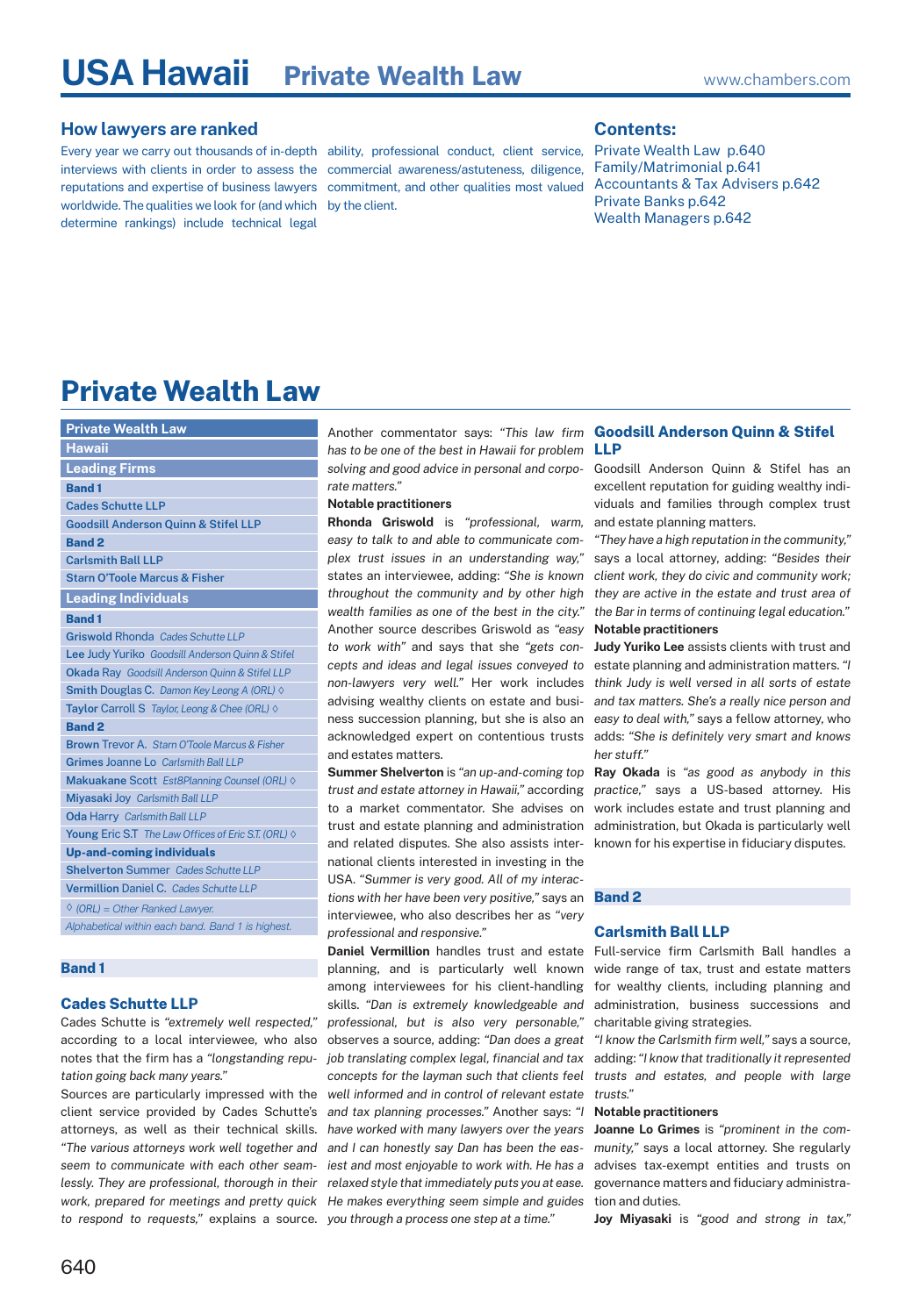<span id="page-2-0"></span>according to a local commentator, who adds: **Starn O'Toole Marcus & Fisher** *"go-to person for gnarly issues."*

**Harry Oda** advises clients on trust and estate plans, and also handles corporate matters, commercial transactions and pensions work. *"Our dealings have always been good,"* says a local estate planner, and another observes *planning."*

*"I like her a lot."* Her work includes advising cli-Starn O'Toole Marcus & Fisher advises ents on tax and estate plans, asset protection wealthy clients and their closely-held and matters and estate administration. Another family enterprises on real estate deals and source says that Miyasaki is *"terrific"* and a structures and contentious trusts and estates matters.

> *"They are an outstanding team. They are deep thinkers, hard workers and very strategic,"* says a commentator, adding: *"They are the firm that you want on your side of the matter."*

#### **Notable practitioners**

that Oda *"does a lot of business succession*  **Trevor Brown** handles major trusts and estate disputes as part of a wider practice that also includes real estate matters. *"He is very cerebral but can make the complex simple,"* observes an source, adding: *"When he takes on a matter he is all in and tireless in his efforts*  **Carroll Taylor** is a well-respected trusts and *to achieve the best possible results for his*  estates attorney who is experienced handling *clients. He is always thinking multiple chess*  non-contentious and contentious matters. *"He moves ahead."*

#### **Other Ranked Lawyers**

**Scott Makuakane** brings a significant amount of experience to his trusts and estates matters. *"He does both planning and litigation,"* says an interviewee, adding: *"He is smart, he is thoughtful and he is a good writer. He has ideas that I don't always think of so he can be very creative."*

**Douglas Smith** is a *"well-respected trust and estate attorney,"* says a fellow lawyer. *"He is a very high-calibre lawyer, no question about it,"* says another commentator, adding: *"I've worked with him on various trust matters. He is one of those at the top of my list, one to refer work to when conflicted."* 

*is often involved in high-stakes trust litigation and with high net worth clients,"* observes an interviewee. Another source says that Taylor *"has a deep knowledge of trust law."*

**Eric Young** is an experienced estate planning expert. He is described as *"fabulous"* and *"extremely smart"* by Hawaii sources.

## **Family/Matrimonial**

| <b>Family/Matrimonial: High Net Worth</b>             |
|-------------------------------------------------------|
| <b>Hawaii</b>                                         |
| <b>Leading Firms</b>                                  |
| <b>Band1</b>                                          |
| Kleintop & Luria                                      |
| <b>Rezents &amp; Crowlev LLP</b>                      |
| <b>Leading Individuals</b>                            |
| <b>Band1</b>                                          |
| Darrah William C. The Law Offices of (ORL) $\diamond$ |
| <b>Kleintop Charles T. Kleintop &amp; Luria</b>       |
| <b>Luria Timothy Kleintop &amp; Luria</b>             |
| <b>Rezents Stephanie A. Rezents &amp; Crowley LLP</b> |
| $\Diamond$ (ORL) = Other Ranked Lawyer.               |
| Alphabetical within each band. Band 1 is highest.     |

### **Band 1**

#### **Kleintop & Luria**

Boutique firm Kleintop & Luria is a wellknown option for wealthy clients requiring family law expertise.

This specialist firm represents individuals involved in divorce actions, and assists with property division and child custody cases.

#### **Notable practitioners**

**Charles Kleintop** is *"a top lawyer from a family law perspective,"* states an interviewee,

and another observer says that *"he is one of*  **Other Ranked Lawyers** *leading practitioners in that area."* He is the firm's managing partner.

**Timothy Luria** is *"very sharp but problem-solving-oriented,"* according to a source, who also says that *"he has just got a terrific manner to him."* He handles divorce matters for wealthy individuals, and also advises on pre- and postnuptial agreements.

#### **Rezents & Crowley LLP**

Rezents & Crowley is a well-respected firm that is notable for representing clients in difficult family law matters.

*"They obviously know their family law and I've seen them handle very contentious divorces, both large and small. I think they have a thoughtful and reasonable approach,"* explains a local market commentator.

#### **Notable practitioners**

**Stephanie Rezents** is *"just a bright, effective attorney,"* says a source, adding: *"She just exudes confidence and clients think the world of her. I love working with her because she is so even-keeled."* Rezents handles divorce cases involving businesses, trusts and other highvalue assets.

**William Darrah** handles complex matrimonial matters involving high-value assets and is an experienced alternative dispute resolution practitioner. *"I've worked very closely with him,"* says a local commentator, who adds: *"He would be very high on the list. William has done a number of high net worth divorces."*